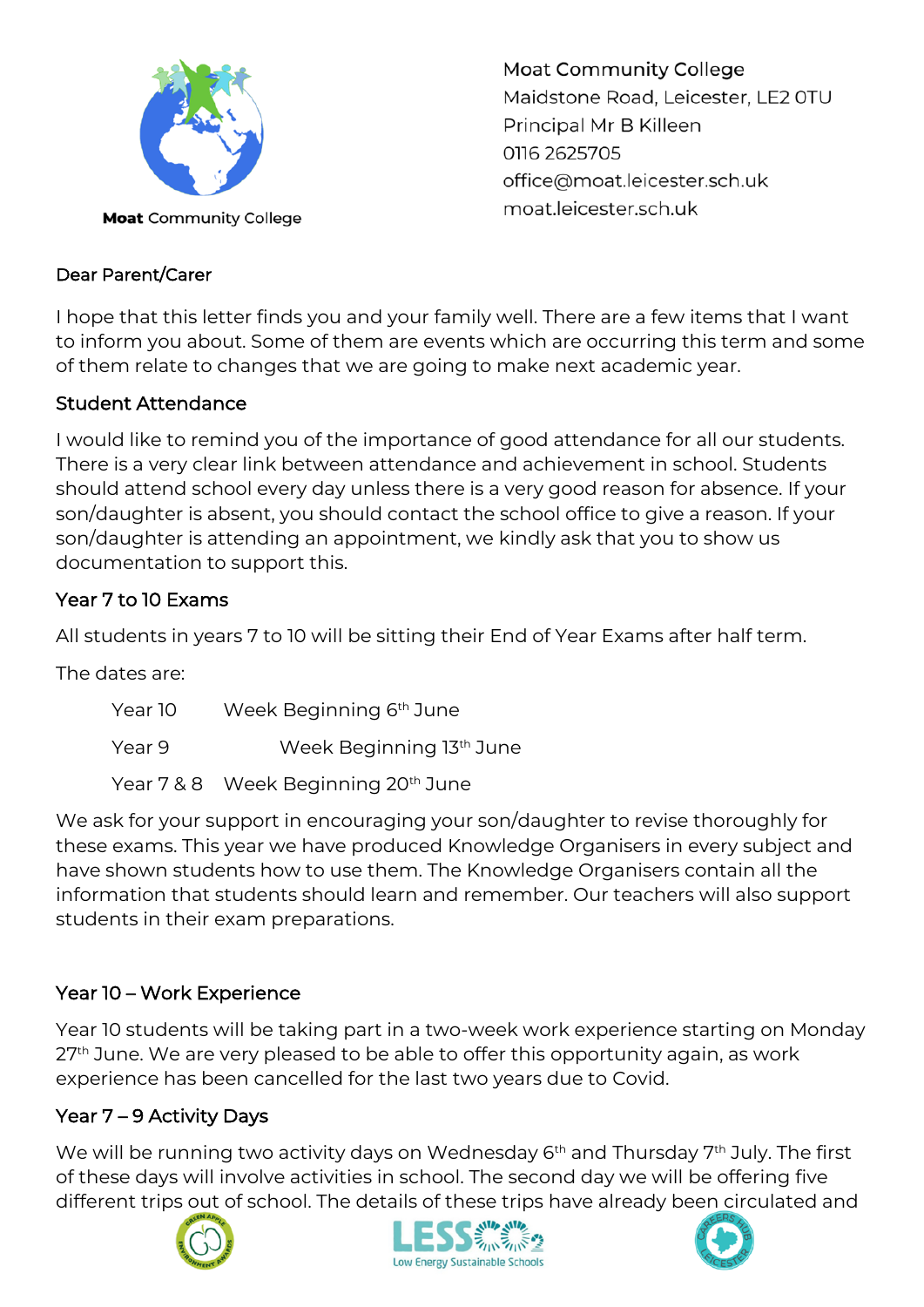they can be booked via the school app. We are sure that our students will enjoy the exciting opportunities offered over the two days.

## Extra-Curricular Trips/Activities

In the last term we have launched a huge number of extra-curricular trips and activities. We are very pleased to return to being able to offer these activities following the pandemic. These opportunities occur both inside and outside of the school day. I urge you to encourage your son/daughter to take part. The activities form an important part of a broad curriculum.

The activities include:

- Leadership Opportunities
- Challenge and Aspire Groups
- Lunchtime Nurture Clubs
- Reading Groups
- Multiple Sports Teams and Opportunities
- Reading Groups
- A Citizenship Group
- Multiple Careers Events
- A Drama and Theatre Group
- A Dungeons and Dragons Group
- A Games Club
- A Green Team
- A huge number of trips
- Two Activity Days
- Any Many More…

# Term Dates 2022/23

The term dates for the next academic year are attached to this letter. The pattern is very similar to previous years. However, schools have now been given more freedom on the positioning of staff training days in the school year. The overall number of days in school for students remains the same: 190 days.

I would like to draw your attention to the dates of two staff training days which will fall during term time. The school will be closed to students on those dates:

- Friday 2<sup>nd</sup> December
- Friday 21<sup>st</sup> April

# Start of the School Day 2022/23

We will be starting the school day five minutes earlier next year. The doors will open at 8.30am, but we will expect students to be at the door by 8.35am. This is to allow registration/lessons to start promptly at 8.40am. Students that arrive after 8.35am will be marked late. We ask for your support in ensuring that students arrive on time. Punctuality is a vital life skill to develop whilst at school.

# Parents' Evening 2022/23